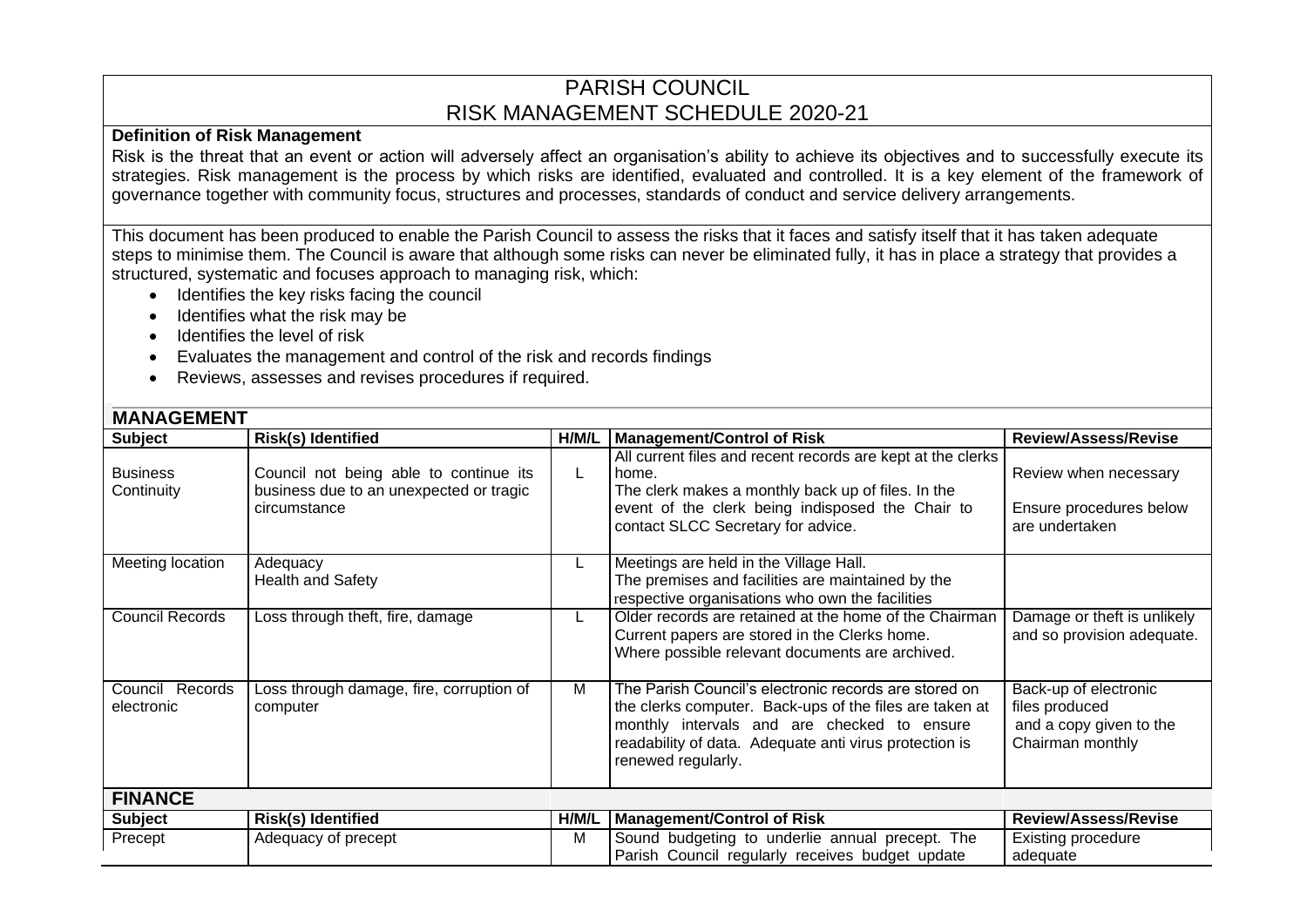|                                          |                                                             |                          | information and detailed budgets in the late autumn.<br>The precept is an agenda item at the January meeting.                                                                                                                                                                                                               |                                                                                                                                                                           |  |
|------------------------------------------|-------------------------------------------------------------|--------------------------|-----------------------------------------------------------------------------------------------------------------------------------------------------------------------------------------------------------------------------------------------------------------------------------------------------------------------------|---------------------------------------------------------------------------------------------------------------------------------------------------------------------------|--|
| Insurance                                | Adequacy<br>Cost<br>Compliance<br><b>Fidelity Guarantee</b> | L<br>L<br>L<br>M         | An annual review is undertaken of all insurance<br>arrangements in place.<br>Employers Liability, Public Liability and Fidelity<br>Guarantee are a statutory requirement                                                                                                                                                    | <b>Existing procedure</b><br>adequate<br>Review provision and<br>compliance annually                                                                                      |  |
| Banking                                  | Inadequate checks                                           | L                        | The Council has Financial Regulations which set out<br>the requirements for banking, cheques and<br>reconciliation of accounts                                                                                                                                                                                              | <b>Existing procedures</b><br>adequate<br>Review Financial<br>Regulations as necessary                                                                                    |  |
| Cash                                     | Loss through theft or dishonesty                            | L                        | The Council has no petty cash or float.<br>Transactions<br>are made or paid by cheque or bank transfer                                                                                                                                                                                                                      | <b>Existing procedures</b><br>adequate                                                                                                                                    |  |
| <b>Financial controls</b><br>and records | Inadequate checks                                           | L                        | Monthly reconciliation checked by Parish Council.<br>Three<br>signatories on cheques. Internal and external audit.<br>Any payments must be resolved and clearly minuted.<br>Any s137 payments must be recorded at time of<br>approval                                                                                       | <b>Existing procedures</b><br>adequate                                                                                                                                    |  |
| Freedom of<br><b>Information Act</b>     | <b>Policy Provision</b>                                     | L<br>M                   | The Council has a model publication scheme for Local<br>Councils in place.<br>The Council is able to request a fee<br>if the work will take over 15 hours. However the<br>request can be resubmitted, broken down into<br>sections, thus negating the payment of a fee                                                      | Monitor and report any<br>impacts made under<br>Freedom of Information Act                                                                                                |  |
| <b>Clerk</b>                             | Loss of qualified clerk<br>Fraud<br>Actions undertaken      | $\overline{M}$<br>L<br>L | A contingency fund has been established to enable<br>training for the Cilca qualification in the event of the<br>clerk resigning<br>The requirements of Fidelity Guarantee insurance<br>must be adhered to<br>Clerk should be provided with relevant training,<br>reference books, access to assistance and legal<br>advice | Include in financial<br>statement when setting<br>precept<br>Purchase revised reference<br>books<br>Membership of SLCC<br>Monitor working conditions<br>and hours of work |  |
| <b>Election Costs</b>                    | Salary paid incorrectly<br>Risk of election cost            | L<br>$\overline{M}$      | <b>Internal Auditor check</b><br>Risk is higher in an election year.<br>There are no Include in financial<br>measures, which can be adopted to minimise risk of<br>statement when setting<br>having a contested election. A contingency fund is<br>precept<br>available to meet the costs.                                  |                                                                                                                                                                           |  |
| <b>VAT</b>                               | Re-claiming/charging                                        | L                        | The Council has financial regulations which set out the<br>requirements                                                                                                                                                                                                                                                     | <b>Existing procedures</b><br>adequate                                                                                                                                    |  |
| Annual return                            | Not submitted within time limits                            | L                        | Annual return is completed and signed by the Council,<br><b>Existing procedures</b><br>submitted to the Internal Auditor for completion and<br>adequate<br>signing, then checked and sent on to the External<br>Auditor within time limit                                                                                   |                                                                                                                                                                           |  |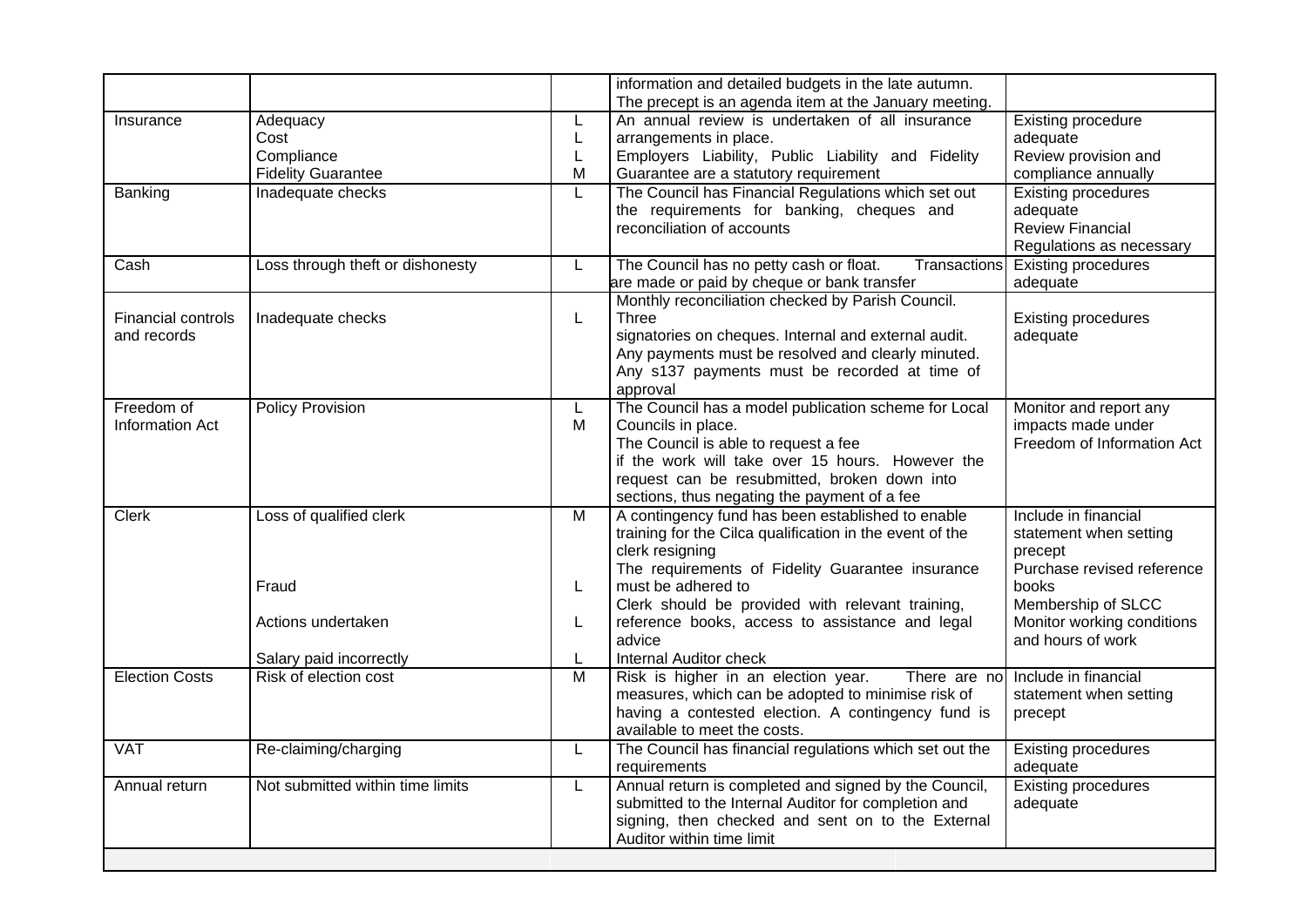| <b>ASSETS</b>                                |                                                                  |       |                                                                                                                                                                                           |       |                                                                                                                                                                                                                      |                                                                                |  |
|----------------------------------------------|------------------------------------------------------------------|-------|-------------------------------------------------------------------------------------------------------------------------------------------------------------------------------------------|-------|----------------------------------------------------------------------------------------------------------------------------------------------------------------------------------------------------------------------|--------------------------------------------------------------------------------|--|
| <b>Subject</b>                               | <b>Risk(s) Identified</b>                                        |       |                                                                                                                                                                                           | H/M/L | <b>Management/Control of Risk</b>                                                                                                                                                                                    | <b>Review/Assess/Revise</b>                                                    |  |
| Street Furniture/<br>P <sub>3</sub> Assets   | Loss or Damage<br>Risk/damage to third party(ies)/property       |       |                                                                                                                                                                                           | L     | Detailed on the Asset Register                                                                                                                                                                                       | <b>Existing procedure</b><br>adequate                                          |  |
|                                              |                                                                  |       |                                                                                                                                                                                           |       | A review of assets undertaken periodically, but at least<br>annually for Insurance provision and maintenance<br>All repairs and relevant expenditure for these are<br>actioned in accordance with correct procedures | Ensure inspections are<br>carried out                                          |  |
| <b>Notice</b><br>Board/Descriptive<br>Panels | Loss or Damage<br>Risk/damage to third<br>party/parties/property |       |                                                                                                                                                                                           |       | Parish Council has 2 Notice Boards in the Parish<br>Monthly regular inspection when displaying Notices for<br>meetings                                                                                               | <b>Existing procedure</b><br>adequate<br>Ensure inspections are<br>carried out |  |
|                                              |                                                                  |       |                                                                                                                                                                                           |       |                                                                                                                                                                                                                      |                                                                                |  |
| Office Equipment                             | Loss or Damage                                                   |       |                                                                                                                                                                                           | L     | Items belonging to WAPC are included on the insurance<br>policy                                                                                                                                                      |                                                                                |  |
| <b>LIABILITY</b>                             |                                                                  |       |                                                                                                                                                                                           |       |                                                                                                                                                                                                                      |                                                                                |  |
|                                              |                                                                  |       |                                                                                                                                                                                           |       |                                                                                                                                                                                                                      |                                                                                |  |
| <b>Subject</b>                               | <b>Risk(s) Identified</b>                                        | H/M/L | <b>Management/Control of Risk</b>                                                                                                                                                         |       |                                                                                                                                                                                                                      | <b>Review/Assess/Revise</b>                                                    |  |
| Legal Powers                                 | Illegal activity or<br>payments                                  |       | All activity and payments made within the powers of the Parish Council<br>(not ultra viries) and to be resolved and clearly minuted.<br>Ensure established with clear terms of reference. |       |                                                                                                                                                                                                                      | <b>Existing procedures</b><br>adequate                                         |  |
|                                              | <b>Working Parties taking</b><br>decisions                       |       |                                                                                                                                                                                           |       |                                                                                                                                                                                                                      | Monitor on a monthly basis                                                     |  |

 $\epsilon$  .  $\pm$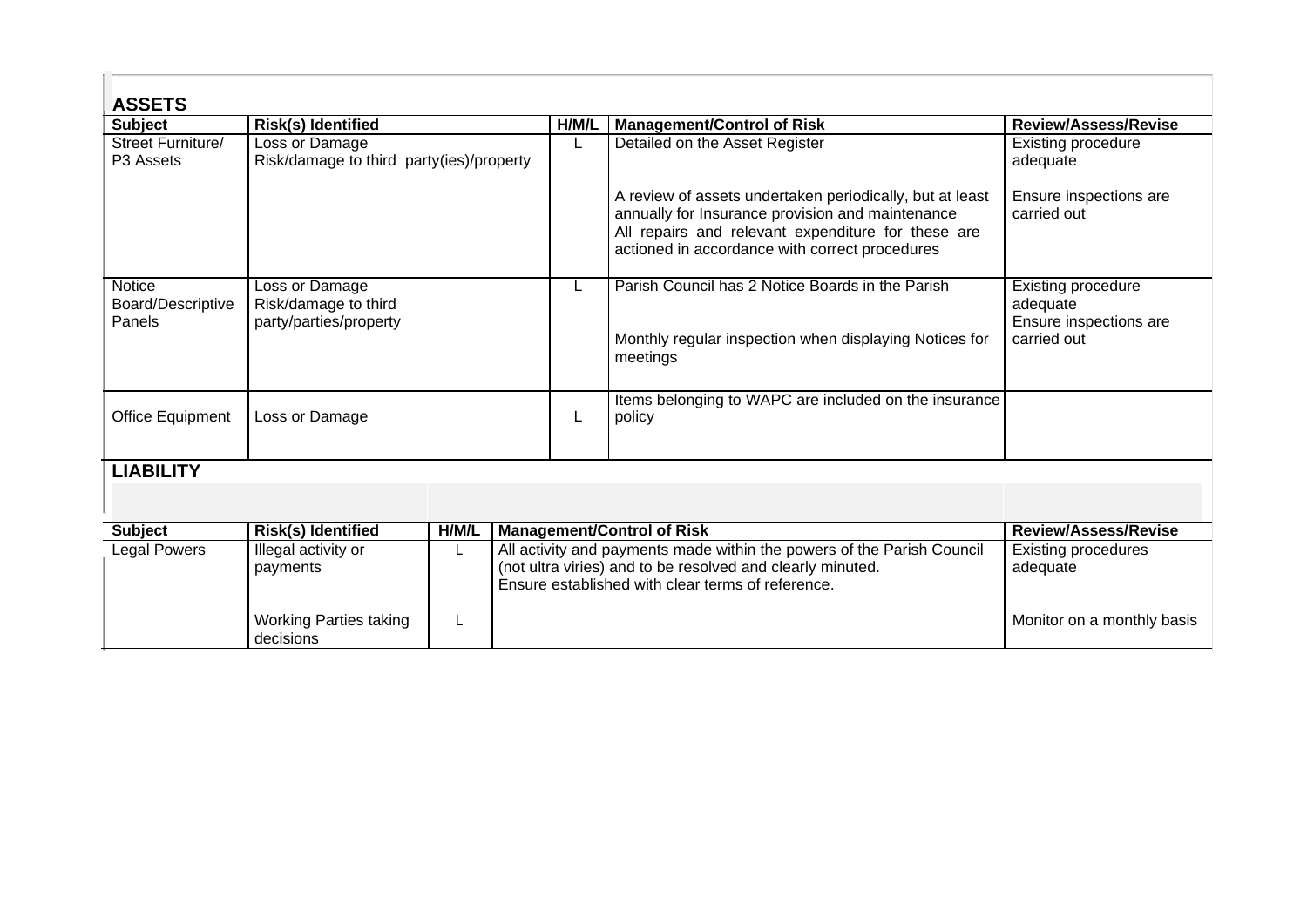| Minutes/<br>Agendas/<br>Statutory<br>documents | Accuracy and legality<br>Non compliance with<br>statutory requirements                             | L<br>L                   | Minutes and agendas are produced in the prescribed method and<br>adhere to legal requirements<br>Minutes are approved and signed at next meeting<br>Minutes and agendas are displayed according to legal requirements<br>Business conducted at Council meetings should be managed by chair | <b>Existing procedures</b><br>adequate<br>Undertake adequate<br>training<br>Members to adhere to<br>Code of Conduct        |
|------------------------------------------------|----------------------------------------------------------------------------------------------------|--------------------------|--------------------------------------------------------------------------------------------------------------------------------------------------------------------------------------------------------------------------------------------------------------------------------------------|----------------------------------------------------------------------------------------------------------------------------|
| <b>Public Liability</b>                        | Risk to third party,<br>property or individuals                                                    | M                        | Insurance is in place. Risk<br>assessment of any individual event<br>undertaken                                                                                                                                                                                                            | <b>Existing procedures</b><br>adequate                                                                                     |
| <b>Employer liability</b>                      | Non compliance with<br>employment law                                                              | L                        | Undertake adequate training                                                                                                                                                                                                                                                                | <b>Existing procedures</b><br>adequate                                                                                     |
| <b>Legal Liability</b>                         | Legality of activities<br>Proper and timely<br>reporting via Minutes<br>Proper document<br>control | $\overline{M}$<br>L<br>L | Clerk to clarify legal position on proposals and to seek advice if<br>necessary<br>Council always receives and approves minutes at monthly meetings<br>Retention of document policy in place                                                                                               | <b>Existing procedures</b><br>adequate<br><b>Existing procedures</b><br>adequate<br><b>Existing procedures</b><br>adequate |
|                                                |                                                                                                    |                          |                                                                                                                                                                                                                                                                                            |                                                                                                                            |
| <b>COUNCILLORS PROPRIETY</b>                   |                                                                                                    |                          |                                                                                                                                                                                                                                                                                            |                                                                                                                            |
| <b>Subject</b>                                 | <b>Risk(s) Identified</b>                                                                          | H/M/L                    | <b>Management/Control of Risk</b>                                                                                                                                                                                                                                                          | <b>Review/Assess/Revise</b>                                                                                                |
| Members<br>Interests                           | Conflict of interest<br><b>Register of Members</b><br>Interests                                    | M<br>L                   | Councillors have a duty to declare any interest at the start of the<br>meeting<br>Register of Members Interests form to be reviewed at least on an<br>annual basis                                                                                                                         | <b>Existing procedures</b><br>adequate<br>Members to take<br>responsibility to update<br>their register                    |
|                                                |                                                                                                    |                          |                                                                                                                                                                                                                                                                                            |                                                                                                                            |